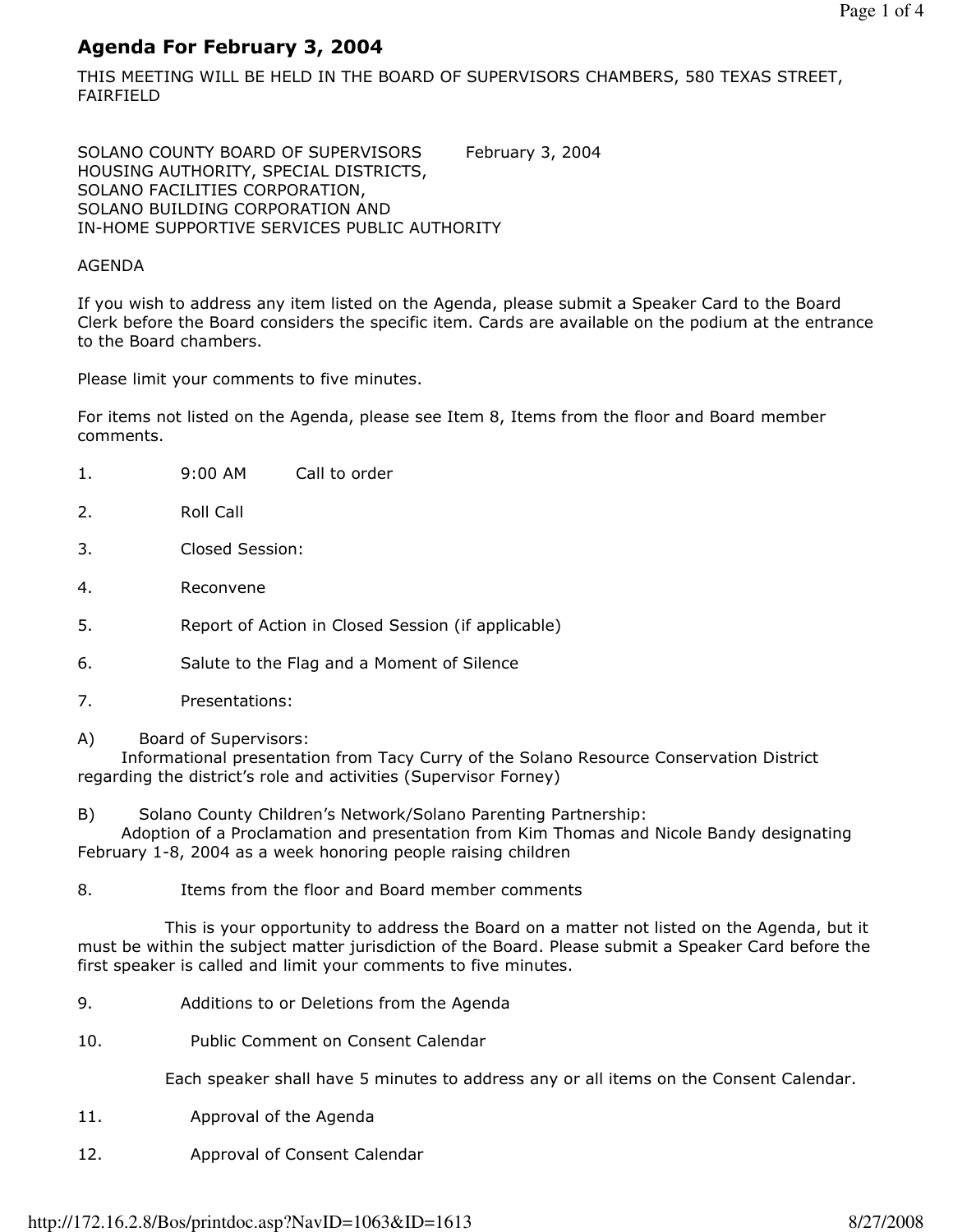The Board considers all matters listed under the Consent Calendar to be routine and will adopt them in one motion. There will be no discussion on these items before the Board votes on the motion unless Board members request specific items be discussed and/or removed from the Consent Calendar.

### CONSENT CALENDAR

### GENERAL GOVERNMENT

13. Clerk of the Board of Supervisors: Approval of Minutes: Board of Supervisors January 6, 2004 and January 13, 2004

### 14. Board of Supervisors:

 Approval of a proclamation recognizing the Chinese American Association of Solano County's 8th Annual Chinese New Year's celebration (Supervisor Vasquez)

### HEALTH AND SOCIAL SERVICES

15. Health and Social Services:

 A) Approval of a resolution amending the Allocation List to delete .80 FTE Public Health Nurse position in the AIDS Case Management Program, delete .50 FTE Public Health Nurse position in Adult Protective Services and replace these deleted positions with 1.0 FTE Public Health Nurse position in the AIDS Case Management Program of the Older and Disabled Adult Division

 B) Approval of an agreement with the City of Fairfield in the amount of \$126,260 and a contract amendment with the City of Dixon in the amount of \$8,580 for a total contract of \$83,580 for the Tobacco Master Settlement Agreement (MSA) Reducing Rates Strategic Plan

# CRIMINAL JUSTICE: None

### LAND USE/TRANSPORTATION

#### 16. Environmental Management:

 Approve an appropriation increase of \$9,531 in expenditures and an increase in solid waste fee revenues to offset cost (4/5 vote required)

#### OTHER: None

SPECIAL DISTRICTS GOVERNED BY THE BOARD OF SUPERVISORS: None

#### SCHEDULED CALENDAR

- 17. Rescheduled Consent Items: (Items pulled from Consent Calendar above)
- A) E)
- B) F)
- C) G)
- D) H)

#### GENERAL GOVERNMENT

18. County Counsel:

 Consider adoption of a resolution creating the Solano County Transportation Improvement Authority (STIA) for the purpose of developing a County Transportation Expenditure Plan for a ½ cent sales tax measure to be placed on the November, 2004 election ballot; appoint one member and an alternate to the STIA governing board

# 19. County Administrator:

 A) Receive a presentation from County Administrator and General Services staff on the progress of the County Government Center Complex and Cogen Expansion projects

 B) Receive a budget update for the County Government Center and Cogen Expansion projects; approve recommendations for increased funding for change orders/additions to the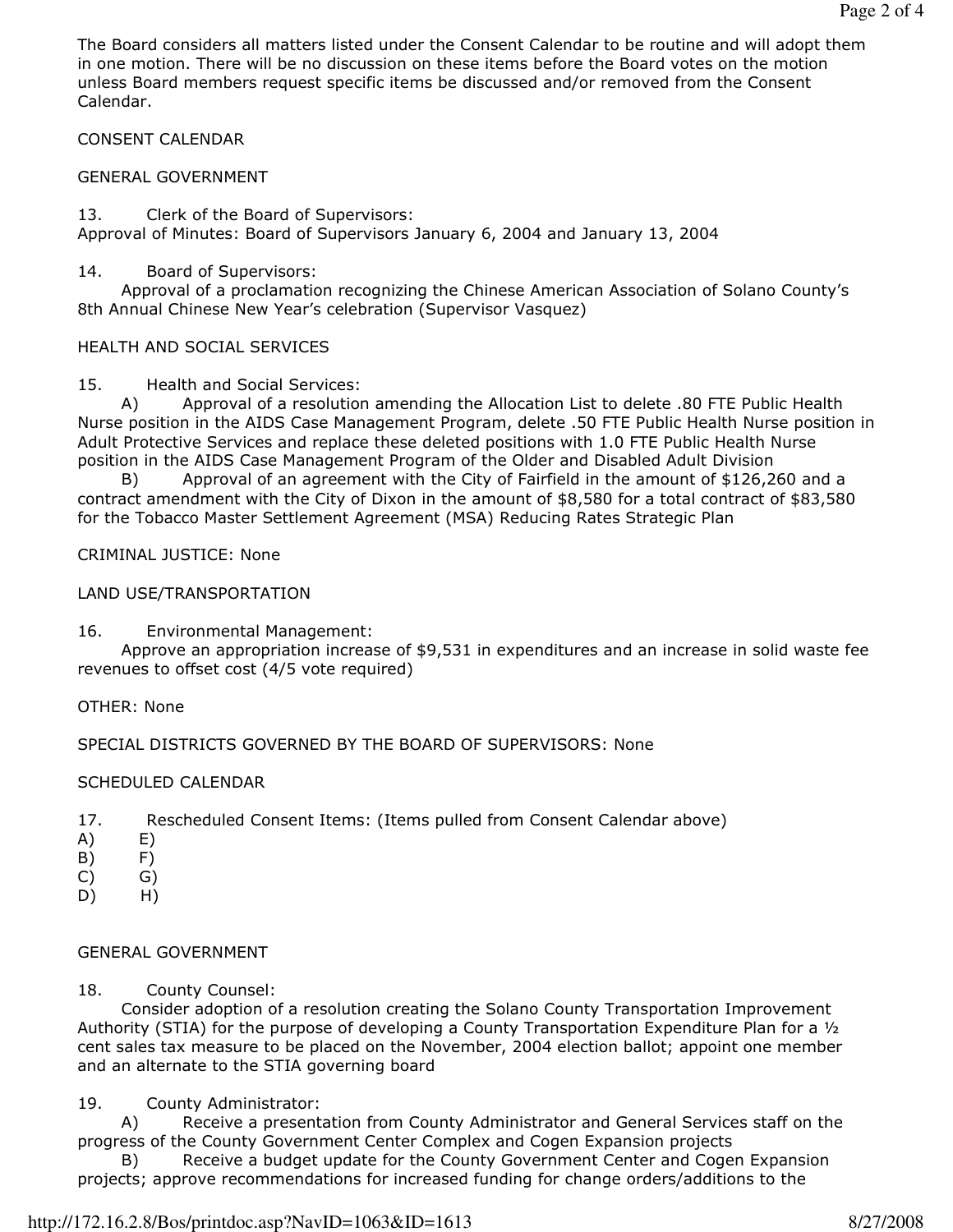projects; approve an appropriation transfer request to move \$190,000 as a Transfer Out from Public Facilities Fees Contingency (Courts Category) and to recognize \$190,000 in Unanticipated Revenue in the Cogen Expansion Budget, Budget Unit 1812 (4/5 vote required)

 C) Review the Environmental Impact Report, Mutual Agreement and Marsh Development Permit on the Concord to Sacramento Petroleum Product Pipeline Project; conduct a noticed/published hearing to consider adoption of a Resolution of Intent granting a Public Utility Pipeline Franchise to SFPP, L.P.; first reading of an ordinance granting Franchise to SFPP, L.P. for a pipeline to transport refined petroleum products in the unincorporated area of Solano County as provided in Section 28-50(1)(6) of the Solano County Zoning Code (waive reading of the ordinance by majority vote); approve an agreement with SFPP, L.P. regarding additional terms related to the granting of a pipeline franchise to SFPP, L.P. (continued from January 13 and January 27, 2004)

 D) Receive a follow up report from the County Administrator on the status of discussions with Placer County on that county's involvement in the Fouts Springs Joint Powers Authority (JPA); provide input regarding scheduling of a stakeholders' "summit" meeting on fiscal uncertainties facing the Fouts Springs Program

HEALTH AND SOCIAL SERVICES: None

CRIMINAL JUSTICE: None

LAND USE/TRANSPORTATION: None

OTHER: None

MISCELLANEOUS ITEMS

- 20. Appointments/Resignations to Boards and Commissions:
- A) Board of Supervisors: Reappointment of John Peters to the Airport Land Use/Aviation Advisory Committee (District 3)
- B) Board of Supervisors: Reappointment of Marian Curtin to the Solano County Civil Service Commission
	- C) Human Resources:

 Approve the technical correction to Ms. Pam Keith's Civil Service Commission appointment from January 1, 2008 to January 1, 2006 (District 1)

- D) County Administrator's Office: Approval of By-Laws of First 5 Solano Children and Families Commission
- 21. Adjourn:

# MEETING CALENDAR

| 2/3                                                       | 6:30 p.m.    | Solano County Children and Families Commission, 2101 Courage |
|-----------------------------------------------------------|--------------|--------------------------------------------------------------|
| Dr., Health & Human Services Center Multipurpose Room, FF |              |                                                              |
| 2/3                                                       | 6:30 p.m.    | Solano County SIDS Advisory Committee, 300 Hospital Drive,   |
| Executive Conference Rm., Vallejo                         |              |                                                              |
| 2/4                                                       | $9:30$ a.m.  | BAAQMD, 939 Ellis St., San Francisco                         |
| 2/4                                                       | 1:00 p.m.    | ABAG Regional Planning Committee, MetroCenter Auditorium,    |
| 101 Eighth St., Oakland                                   |              |                                                              |
| 2/5                                                       | $10:00$ a.m. | Solano County Zoning Administrator, Environmental            |
| Management, 470 Chadbourne Rd., 2nd Floor, FF             |              |                                                              |
| 2/5                                                       | 1:00 p.m.    | BCDC, MetroCenter Auditorium, 101 Eighth St., Oakland        |
| 2/5                                                       | 7:00 p.m.    | Solano County Planning Commission, Board of Supervisors      |
| Chambers, 580 Texas St., FF                               |              |                                                              |
| 2/10                                                      | 9:00 a.m.    | Board of Supervisors, Board Chambers, 580 Texas St., FF      |
| 2/10                                                      | 4:00 p.m.    | Maternal, Child, and Adolescent Health Advisory Board, 275   |

http://172.16.2.8/Bos/printdoc.asp?NavID=1063&ID=1613 8/27/2008